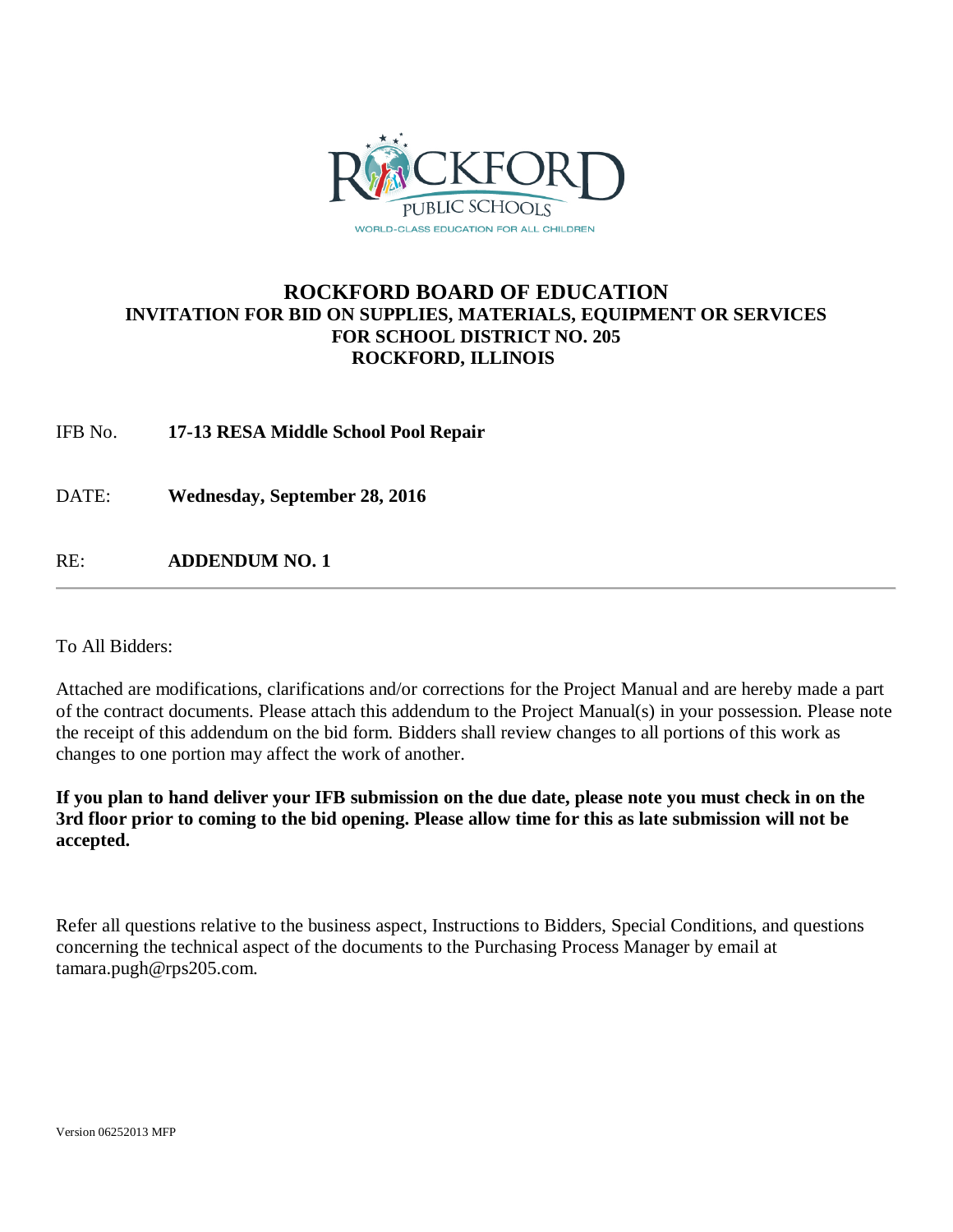#### ADDENDUM NO. 1

#### ROCKFORD PUBLIC SCHOOLS 17-13 RESA Middle School Pool Repair

Items Included:

- A. Pre-Bid Meeting Sign-In Sheet
- B. RPS Pre-Bid Conference Opening Statement
- C. RPS Required Bid Forms Checklist
- D. Meeting Minutes

Luke Butz, Maintenance Manager, started the Pre-Bid Conference at 10:00 a.m. by reviewing the Pre-Bid Conference Opening Statement (attached). The information with the Pre-Bid Conference Opening Statement was reviewed in detail, particularly the bulleted items with the attachment and the Required Bid Forms Checklist (attached). Mr. Butz then gave an overview and summary of the project and associated design plans. Following discussion of the project, attendees were granted access to the pool area to look over the existing pool and surge tank. The questions received at the pre-bid meeting, along with responses, are provided below:

- 1. Will future site visits be allowed during the bidding process?
	- a. Any requests for access to the pool and surge tank area need to be directed to Mr. Butz for coordination.
- 2. What are the results of the drain testing that was previously performed?
	- a. Drain test results will be included in Addendum #1.
- 3. Is the work to be performed at prevailing wage rates?
	- a. All work associated with the project shall be performed at the established prevailing wage rates.

All contractors will be required to complete and submit **all** forms as noted in the Required Bid Forms Checklist contained within the bid package. These forms will be required even if the contractor is currently working for Rockford Public Schools under a different contract or holds an IDOT prequalification rating.

Contractors are reminded that all questions regarding the bid package or bid plans **must** be submitted in writing the Tamara Pugh, Purchasing Process Manager at tamara.pugh@rps205.com.

The pre-bid conference was then adjourned.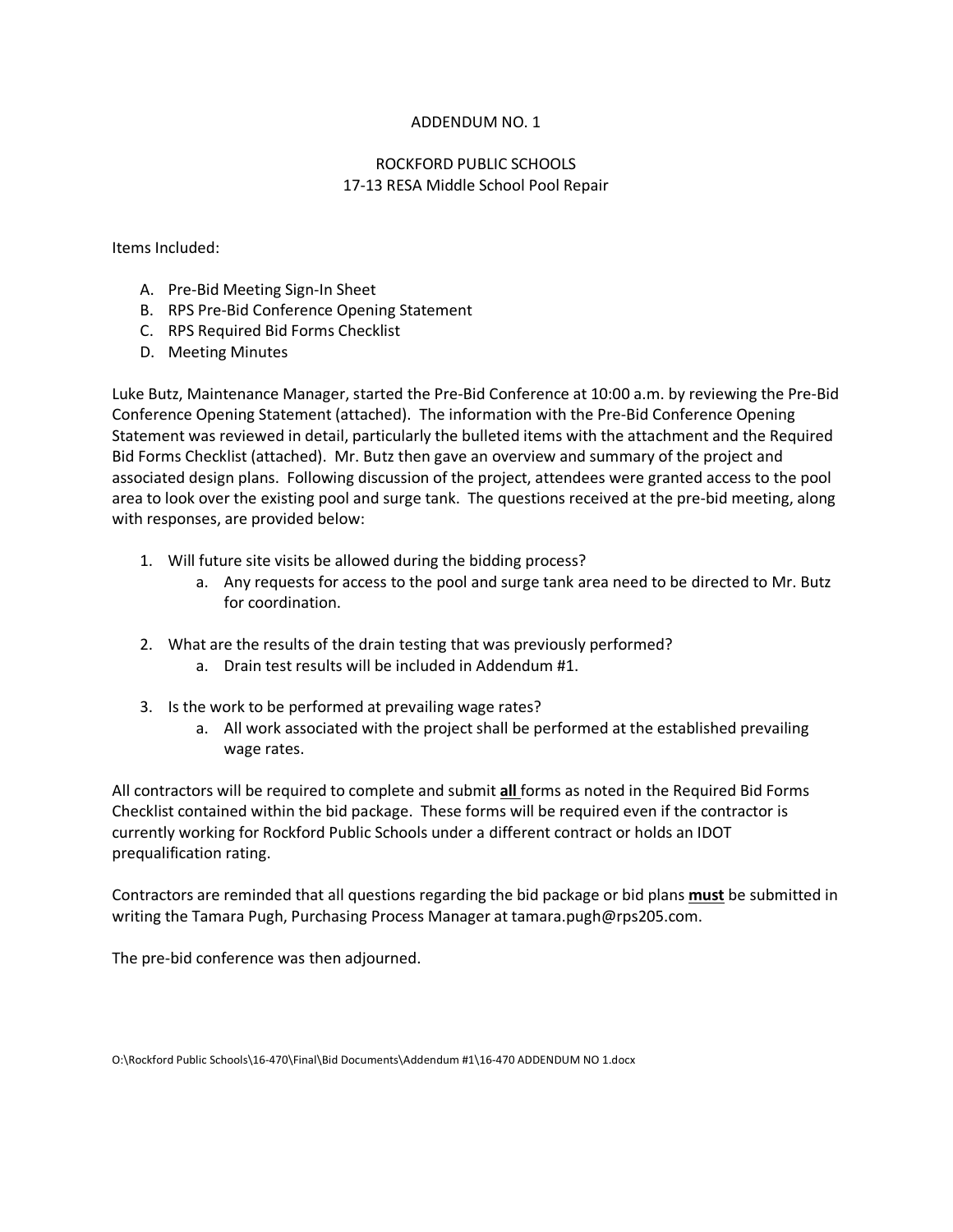July 18, 2016



## United Leak Detection Leak Report Rockford RESA Swimming Pool

Report prepared by: John Jensen Onsite Contacts: Jim

**Background:** Upon arriving onsite, return lines and main drains were tested for leaks.

**Summary: Return lines and main drain lines were found to hold pressure and are not leaking.** Procedure Schedule:

## **On Thursday and Friday July 14-15, 2016:**

Static testing was used to search for leaks in the main drain lines of the wader pool, surge pit and liner of the main pool.

| <b>PROCEDURE</b> | <b>TYPE</b> | <b>AREA</b>         | <b>TEST RESULT</b> |
|------------------|-------------|---------------------|--------------------|
| Pressure         | Water       | <b>Return lines</b> | Pass               |
| Pressure         | Aır         | Main Drain          | Pass               |

Notes: Main drains on pool side are found to be 30" deeper than main drain in the surge pit. This causes the pool to retain approximately 24" of water when drained down. It will not cause any functional problems with the running of the pool.

**Additional:** None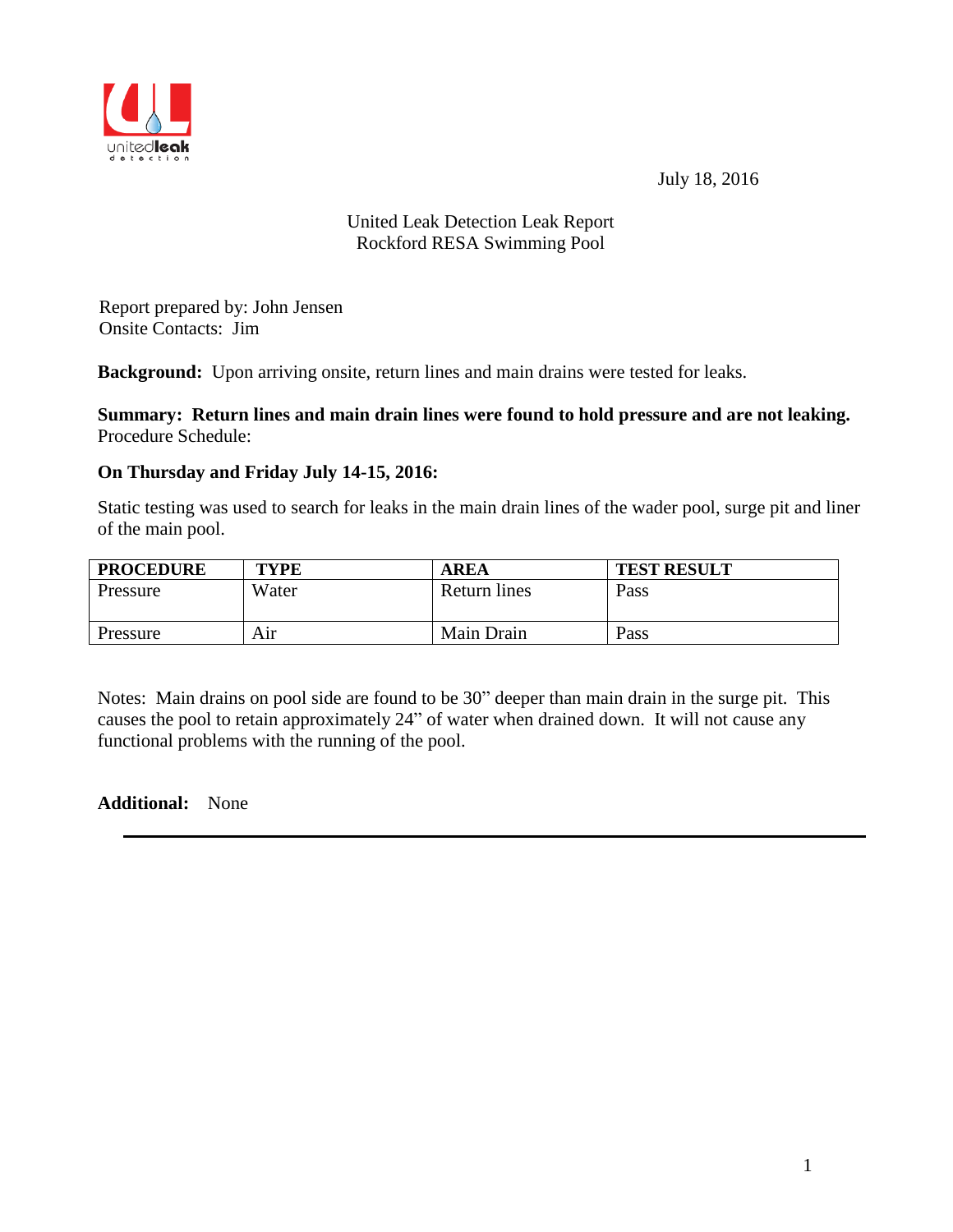August 27, 2016



## United Leak Detection Leak Report Rockford RESA Swimming Pool

Report prepared by: John Jensen Onsite Contacts: Jim

**Background:** Upon arriving onsite, surge pit structure was tested for leaks

## **Summary: Surge pit was tested and found to be leaking water.**

Procedure Schedule:

### **On August 25, 2016:**

Static testing was used to search for leaks in the main drain lines of the wader pool, surge pit and liner of the main pool.

| <b>PROCEDURE</b> | <b>TYPE</b> | <b>AREA</b> | <b>TEST RESULT</b> |
|------------------|-------------|-------------|--------------------|
| Static           | Water       | Surge pit   | Fail               |
|                  |             |             |                    |

Notes: Surge pit lost approximately an inch and a half of water over an hour period of time.

### **Additional:** None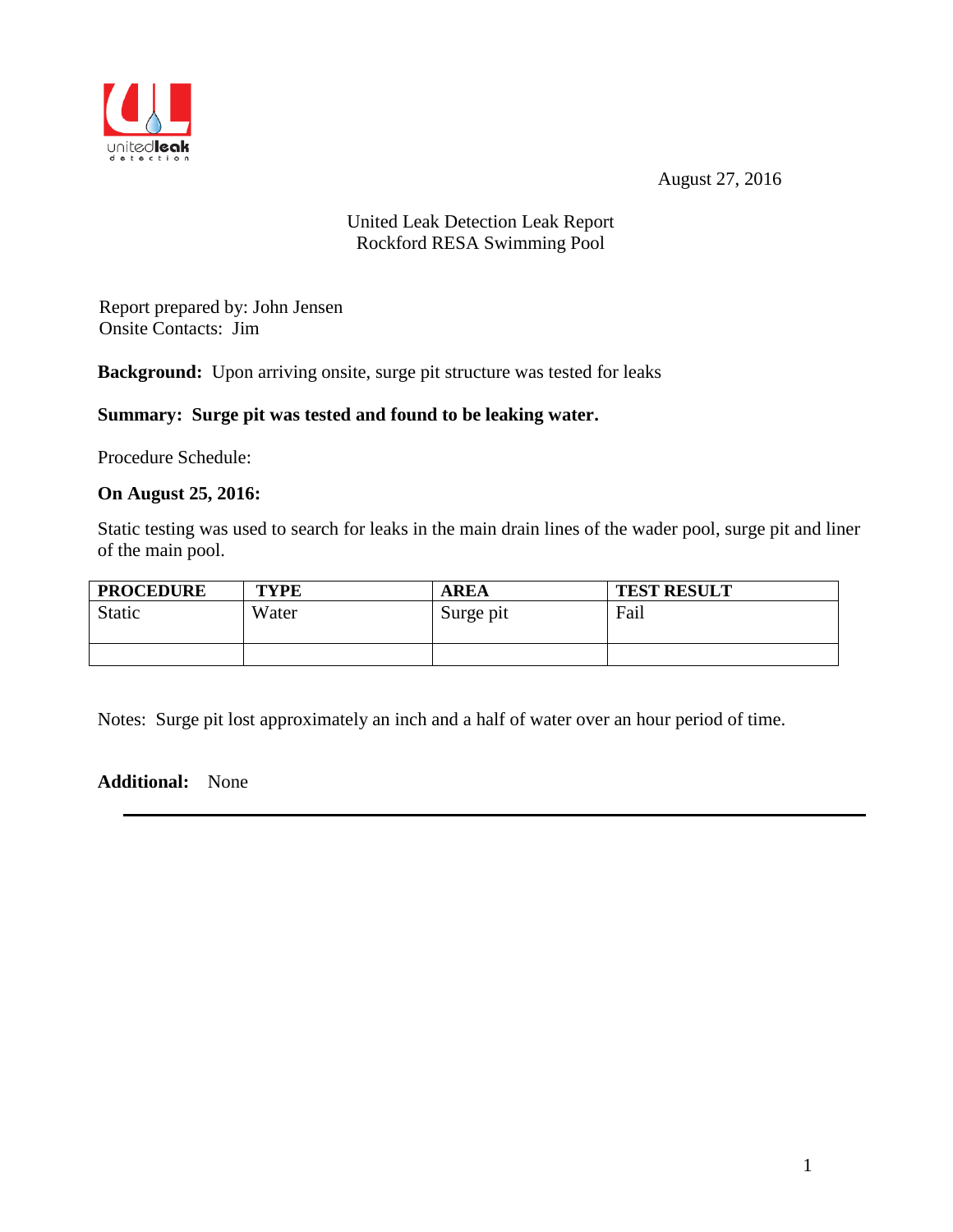# **ROCKFORD PUBLIC SCHOOLS REQUIRED BID FORMS CHECK LIST Bid/RFP/RFQ No.: 17-13 RESA Middle School Pool Repair**

| Listed below are the REQUIRED forms all bidders are REQUIRED to submit with sealed<br>bids on or before the bid due date and time. Failure to submit ALL required forms may<br>result in bidder being deemed non-responsive. |     |                                                                                                                                                                                                                                                                           |  |  |  |
|------------------------------------------------------------------------------------------------------------------------------------------------------------------------------------------------------------------------------|-----|---------------------------------------------------------------------------------------------------------------------------------------------------------------------------------------------------------------------------------------------------------------------------|--|--|--|
| <b>Required Forms</b>                                                                                                                                                                                                        | Yes | <b>Comments</b>                                                                                                                                                                                                                                                           |  |  |  |
| <b>Bid Security Bond</b>                                                                                                                                                                                                     |     | 5% of Base Bid                                                                                                                                                                                                                                                            |  |  |  |
| <b>Bid Form</b>                                                                                                                                                                                                              |     |                                                                                                                                                                                                                                                                           |  |  |  |
| <b>Bid Rigging Certification</b>                                                                                                                                                                                             |     |                                                                                                                                                                                                                                                                           |  |  |  |
| Minority and Women Owned Business Concern<br>Representation                                                                                                                                                                  |     |                                                                                                                                                                                                                                                                           |  |  |  |
| Certificate Regarding Debarment, Suspension,<br>Ineligibility, and Voluntary Exclusion                                                                                                                                       |     |                                                                                                                                                                                                                                                                           |  |  |  |
| <b>Certificate Regarding Lobbying</b>                                                                                                                                                                                        |     |                                                                                                                                                                                                                                                                           |  |  |  |
| <b>OFAC</b> Compliance                                                                                                                                                                                                       |     |                                                                                                                                                                                                                                                                           |  |  |  |
| Vendor Conflict of Interest Disclosure Form                                                                                                                                                                                  |     |                                                                                                                                                                                                                                                                           |  |  |  |
| Certified Cleared Employee List                                                                                                                                                                                              |     | Complete, sign, and notarize the form. If you are<br>uncertain of which employees will be working on the<br>project, note this information on the form that the<br>employee information will be forth coming BEFORE<br>you start on the project, if awarded the contract. |  |  |  |
| <b>Hold Harmless Agreement</b>                                                                                                                                                                                               |     |                                                                                                                                                                                                                                                                           |  |  |  |
| <b>Asbestos Notification</b>                                                                                                                                                                                                 |     |                                                                                                                                                                                                                                                                           |  |  |  |
| <b>Bidder's Certification</b>                                                                                                                                                                                                |     |                                                                                                                                                                                                                                                                           |  |  |  |
| AIA Document A305-1986 Contractor's<br><b>Qualification Statement</b>                                                                                                                                                        |     |                                                                                                                                                                                                                                                                           |  |  |  |
| Form W-9 Department of the Treasury Internal<br><b>Revenue Service</b>                                                                                                                                                       |     |                                                                                                                                                                                                                                                                           |  |  |  |

## **Listed below are REQUIRED FORMS/DOCUMENTS that must be submitted prior to starting work, if awarded the contract. Failure to submit forms below may result in project start delay.**

| <b>Certificate of Liability Insurance</b>                                                                  | Performance Bond (100% of contract)                   |
|------------------------------------------------------------------------------------------------------------|-------------------------------------------------------|
| AIA Document A101-2007 Standard Form of<br>Agreement between Owner and Contractor (as revised<br>by owner) | Labor and Material Payment Bond (100% of<br>contract) |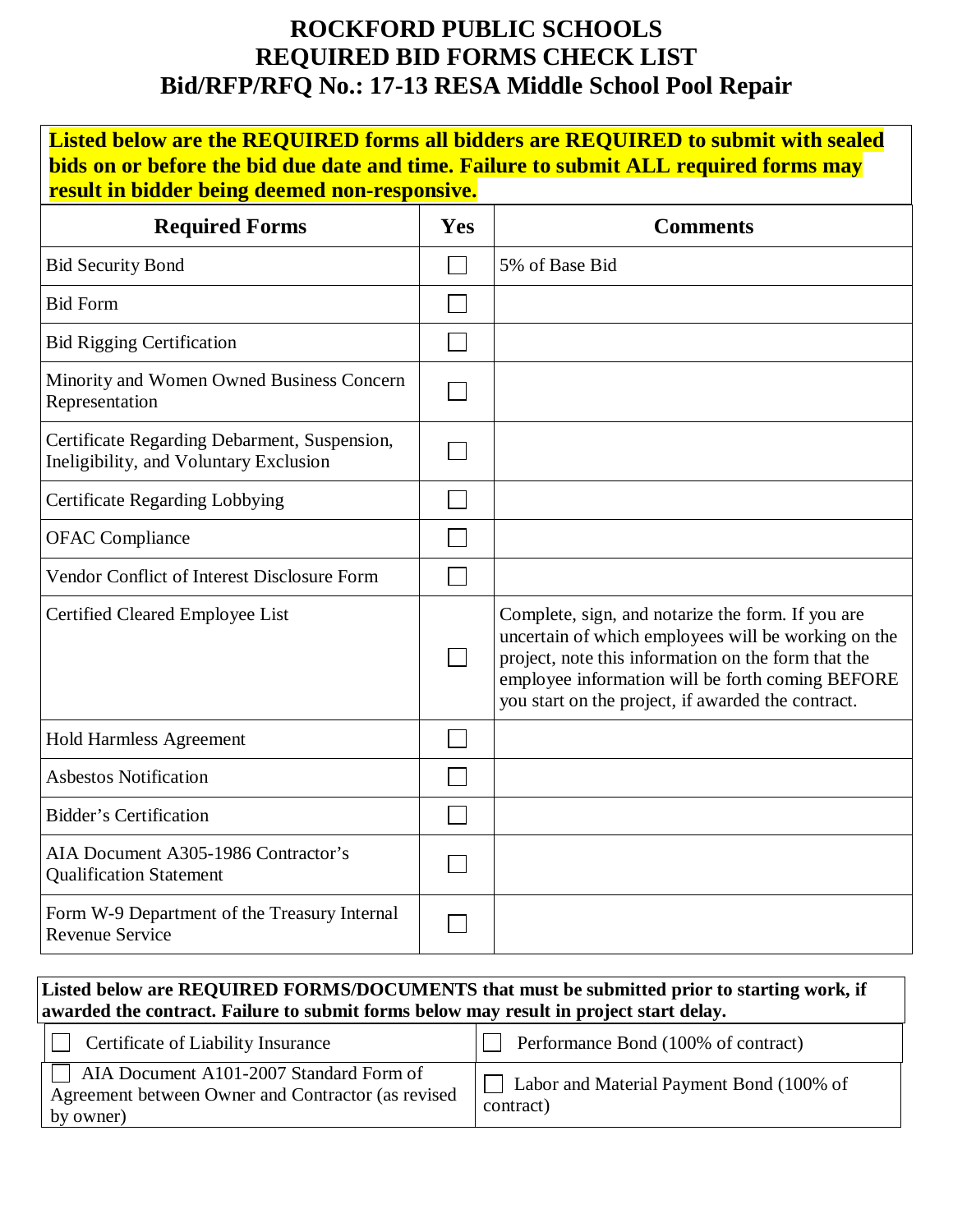# PRE-BID CONFERENCE OPENING STATEMENT

Welcome to the mandatory pre-bid conference for IFB No. 17-13 RESA Middle School Pool Repair for the Rockford Public Schools.

The purpose of this meeting is to receive input, comments, questions, clarifications and suggested changes relative to this solicitation. As a reminder, the only acceptable changes to the Bid/RFP are formal Addendums published by the RPS Purchasing department. Additionally, the Addendum may address other issues identified by the School District.

The goal of today's meeting is to increase your knowledge of the solicitation as it is written and provide an information mechanisim in which you may advise the School District of any changes it should make. Consequently, any changes you wish the Rockford Public Schools to consider must be submitted in writing to the Purchasing department before the deadline as expressed in the solicitation.

We will try to answer as many of the questions as possible. If we cannot answer a question today, we will defer that answer to the published Addendum. Additionally, minutes from this pre-bid conference will be published in the Addendum.

- $\triangleright$  Bid Opening is scheduled for Wednesday, October 5, 2016 at 2:00 p.m., Rockford Board of Education, 3rd floor Conference Room 3, 501 Seventh St., Rockford, IL 61104. Late bids will not be accepted. Faxed or emailed bids will not be accepted.
- $\triangleright$  Board Approval October 11, 2016
- $\triangleright$  Bid RFI Procedures Email Only All correspondence during the bid process MUST be sent to Tamara Pugh, Purchasing Process Manager at [tamara.pugh@rps205.com](mailto:tamara.pugh@rps205.com) Last RFI will be accepted until September 30, 2016 by 12:00 pm, (CDST). Last addendum will be issued by October 3, 2016 by 12:00 pm.
- $\triangleright$  Addendums will be emailed to all attendees at the pre-bid conference, posted on the RPS website, Demand Star and the 3 printing companies.
- > PLEASE reference the REQUIRED FORMS CHECK LIST for all documents that must be submitted with your bid offer form. All forms must be properly completed, signed and submitted or your bid will be deemed non-responsive. 5% Bid bond for the Base bid to be included.

I will turn it over to the Project Manager for summary of the project.